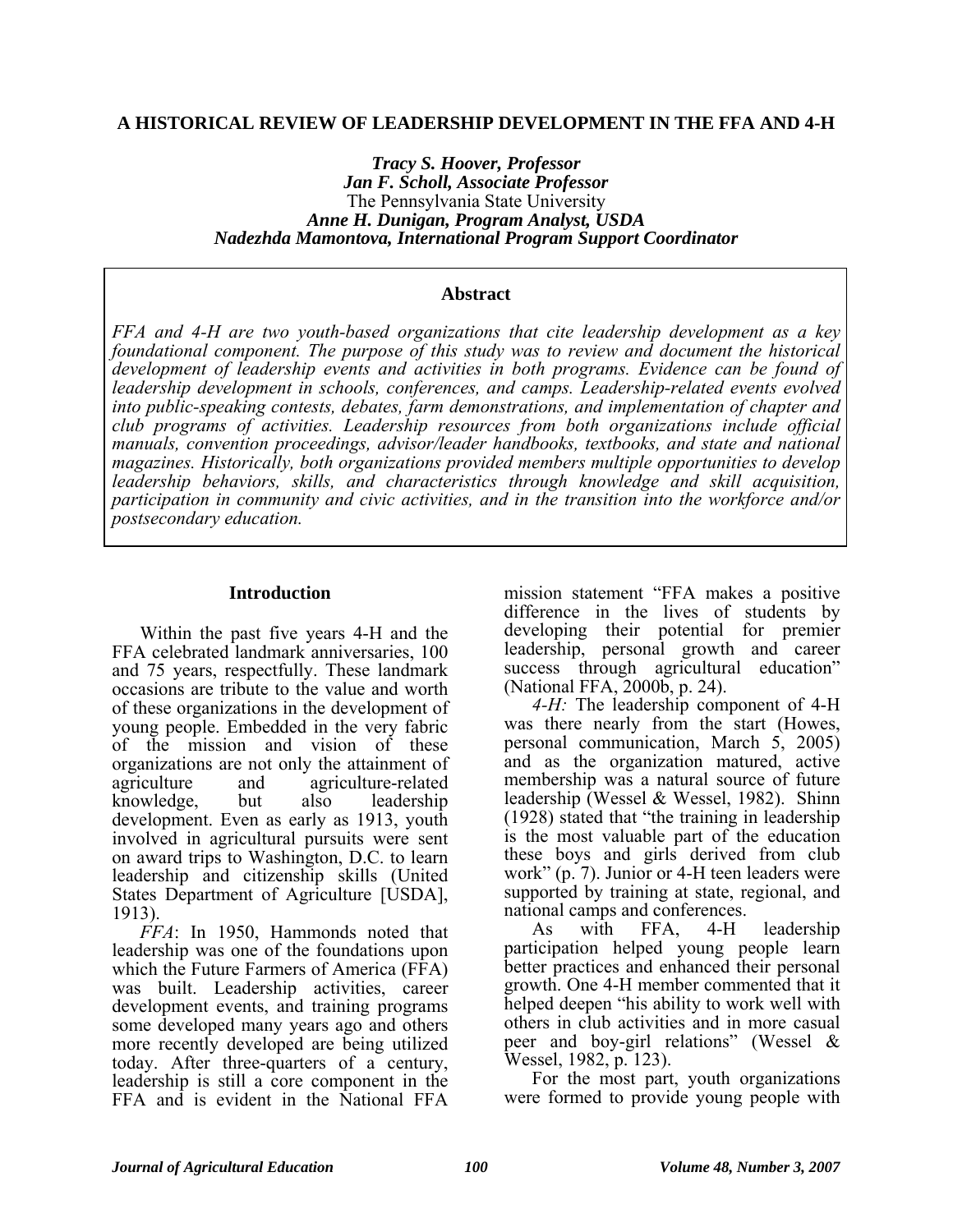opportunities for leadership and personal growth, career exploration, affiliation with others who share similar interests and beliefs, to have a place to belong, and/or to receive recognition for individual and group accomplishments. Examples of youth organizations and their key developmental principles are 4-H clubs which were formed in the early 1900s to provide young boys and girls an opportunity to learn more about agriculture and home economics education through "hands-on" learning methods (National 4-H, 2004; Vines  $\&$  Anderson, 1976).

Also in the early 1920s, the USDA created cooperative organizations for farm boys and girls (Credle, 1922).

# **Objective**

The objective of this study was to provide a historical review of leadership development programming, components, events, and activities of two prominent agricultural youth programs, FFA and 4-H. The findings are organized in categories that reflect contributions to leadership development of members and their advisors/leaders. Some of the categories reflect direct leadership development events or programming such as, leadership conferences, curricula, and awards. Incidental or more indirect leadership programming and resources are found within other categories. The categories are as follows: formal education and leadership development; early leadership education – nonformal and formal; 4-H and FFA leadership based activities, events and resources; leadership schools, conferences, and camps; leadership related competitive events; leadership related degrees; professional development resources; and graduate research in leadership development. We hope that this study will assist contemporary youth practitioners gain an understanding about the historical origins and related leadership development principles, practices, events, and resources.

# **Methods**

A historical process research method

was utilized to meet the objective of the study. Historical process research focuses on a series of events that happen over a long period of time (Schutt, 2001). The objective for the study guided the literature search, data collection components, and subsequent content analysis of data (Fraenkel & Wallen, 1999). Results and findings were reported in a case-oriented historical narrative format (Schutt). Both primary and secondary sources were used in the research. Primary sources included books, films, letters, research reports, theses, and articles. Secondary data sources included books, government publications, educational materials and articles. More than 60 studies, documents and interviews were collected from major land-grant libraries, departmental and Web-based archives, the National FFA Center, the National 4-H Council, and the National Agricultural Library*.* Because historical research can be based only upon materials that have been saved, it should be understood that materials that make equivalent comparisons possible are not always available. Every effort has been made by the authors to include and document every possible resource so that readers may find these materials and build upon these research findings.

# **Findings by Category**

#### *Formal Education and Leadership Development*

 leadership development. In 1914, 4-H was formalized through the Smith-Lever Act, though its roots had been developing for The historical importance of leadership and curriculum development was apparent long before the inception of youth organizations in the United States. Most youth "clubs" developed from roots in Europe before the 20th century. Early boys' clubs were often said to be a kind of school (Forbush, 1909). But these clubs also encouraged play and friendship as an important relational component of more than a decade**.** In 1917, the Smith-Hughes Act provided funding to support vocational education in secondary public school programs to meet labor and industry demands for a skilled workforce in the United States. Vocational agriculture was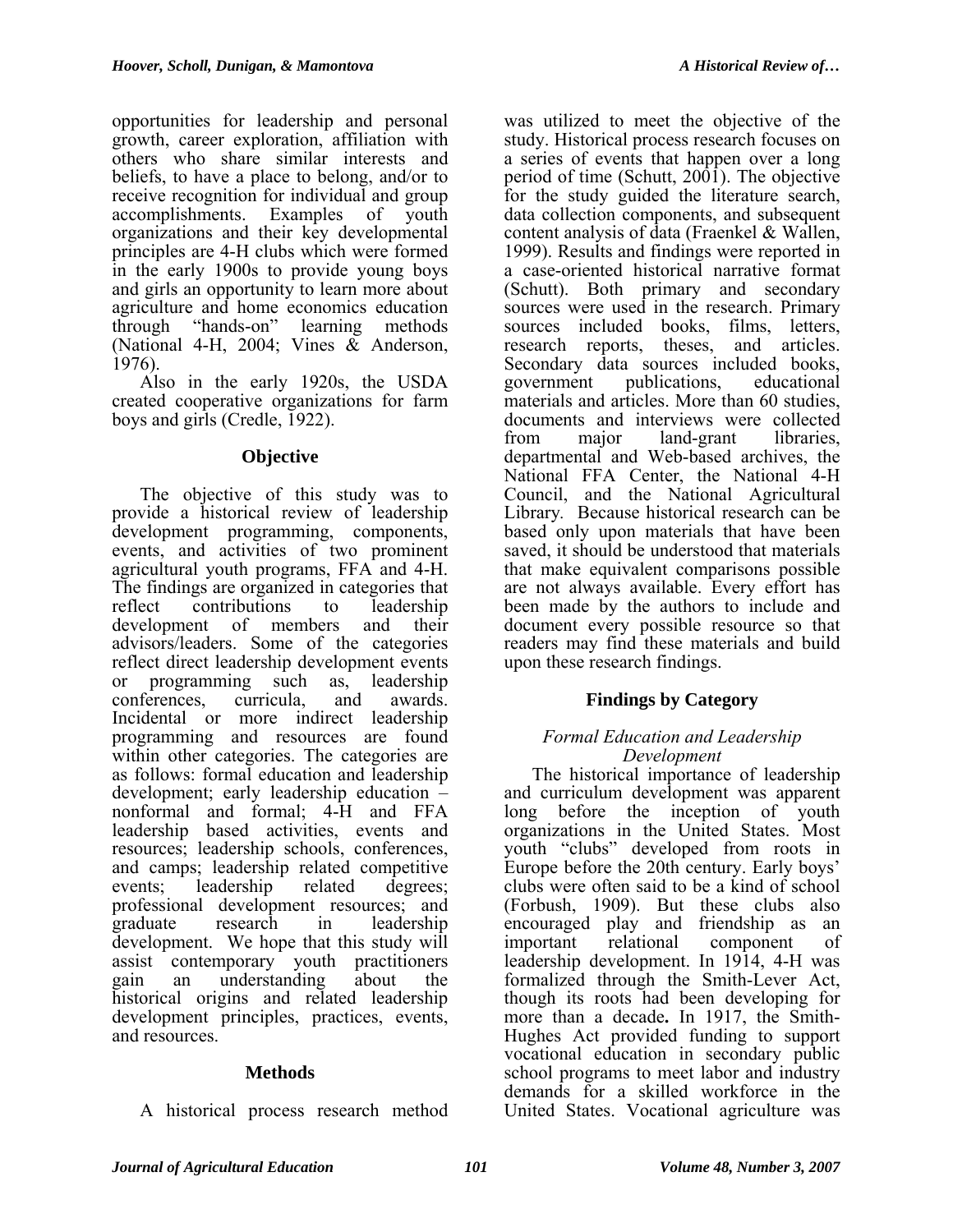one of the technical programs supported in this landmark piece of legislation. The National Future Farmers of America was founded in 1928 to provide fellowship and leadership development for youth enrolled in vocational agriculture programs (National FFA, 2005). Youth-based literature written about 4-H and FFA in the 1920s, 1930s, and 1940s promoted the joining of agricultural clubs as an opportunity and path for higher education (Scholl, 2005b).

#### *Early Leadership Education Nonformal and Formal*

At the International Congress of Education in 1892, a French primary school educator, Ferdinand Buisson expounded the philosophy of the 3 H's head, heart, and hands that formed the basis of the 3-leaf clover**.** William Beardshear, president of Iowa State College, endorsed Buisson's philosophy in a speech given in Minneapolis in 1902 (Beardshear 1904; National Education Association, 1858-1952). The fourth H in 4-H was said to have stood for "hussle" or "home" before "health" was adopted in 1911 (Wessel & Wessel, 1982).

Before the Smith-Lever Act of 1914, the 4-H "philosophy" was supported by many rural school superintendents. Among the most noted were O.H. Benson from Iowa (Benson & Warren, 1920), Albert Graham from Ohio (Graham, 1902-1952), Jessie Field Shambaugh of Iowa (Shambaugh, 1911), and Martha Van Rensselaer of New York (Van Rensselaer, 1900-1905). All were concerned with making the education of rural youth relevant to future vocations and organized agricultural experiments for students outside the classroom.

It is not known why FFA started later than 4-H, given the interest of school teachers and superintendents. Legislatively, the Smith-Lever Act of 1914 and the Smith-Hughes Act of 1917 were not so far apart. Some speculate that schools sanctioned a more formal curriculum in vocational and technical-based educational programs. Once the vocational programs were established, administrators and instructors could begin to focus on leadership development and programming for students.

In fact, the possibility of competition and duplication between 4-H and FFA

concerned the leaders of both organizations as early as 1918. By 1928, the secretary of agriculture and the director of the Federal Board for Vocational Education established a joint committee that identified "4-H as a problem oriented project and vocational education as a systematic course or courses of instruction in basic agriculture" (Wessel & Wessel, 1982, p. 46).

#### *Leadership-based Activities, Events, and Resources*

*4-H.* In the late 1800s, Liberty Hyde Bailey of New York developed a nature study correspondence course for youth, a forerunner of 4-H project book. Seaman Knapp, former president of Iowa State College, endorsed the concept of the demonstration method of education (Knapp, 1904). These educators not only taught recommended practices, but the results served as visual evidence used to encourage others to adopt similar practices (Frysinger, 1931).

The development of leadership in the 4-H program evolved around the 4-H projects and demonstrations given by youth to their peers. Demonstrations were a way of showing how well the new practices worked by applying knowledge learned. There was an underlying philosophy that youth would also teach new agricultural practices to their parents (USDA, 1920b). Project record books documented the progression of learning and skill development "that couldn't be seen" in an exhibit.

 Because 4-H clubs, especially community clubs, taught a variety of projects skills and generally enrolled youth of all ages, the focus of 4-H leadership was often assisting new and younger members with their projects. Trips were made to the land-grant university for training, competition, and to improve project work. Short courses and/or "camps" provided upto-date information and skill development.

*FFA:* Evidence of leadership development is found even in the most dated publications. According to the 1938 Official FFA Manual:

The FFA organization affords an excellent opportunity to teach vocational students some of the fundamental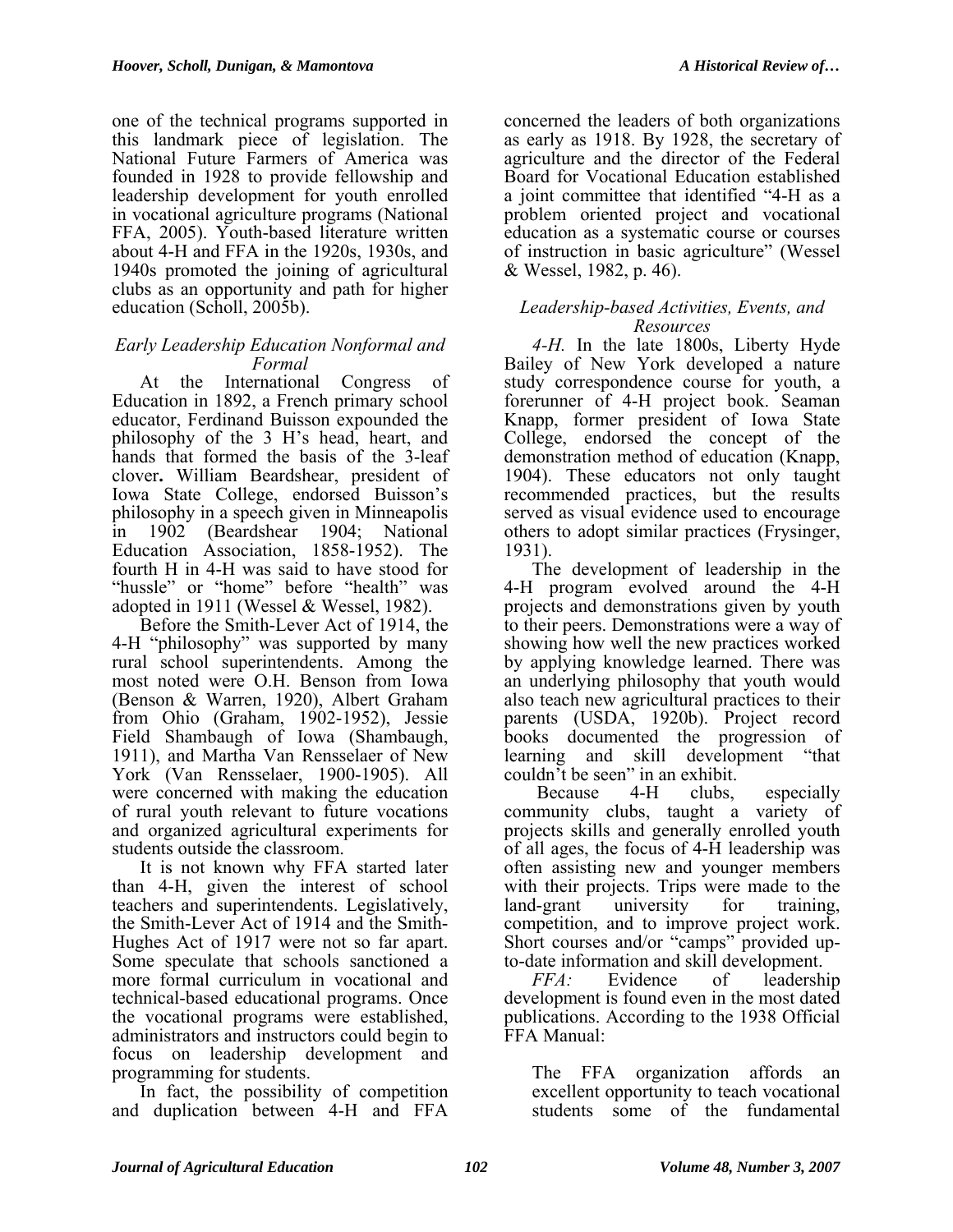principles of group leadership. The exercise of responsibility and working together in groups toward worthwhile goals are important elements in training for leadership and cooperative activity (National FFA, 1938, p. 5).

 Furthermore, Stewart and Getman note the value of projects and club work in their 1927 text *Teaching Agricultural Vocations - A Manual for Teachers in Preparation and Inservice* "club meetings constitute one of the most valuable agencies for civic, social and leadership training" (p. 95). In 1939, Ross published *Forward FFA–Leadership for Future Farmers, Agriculturists and Advisors* which provided advisors a resource to teach leadership and provide guidance for FFA chapter procedures and activities.

 In the 1917 Smith-Hughes Act, youth enrolled in secondary vocational agriculture programs were required to maintain a farm project that was six months in length. Prior to 1917 supervised farming projects were part of the curriculum for youth enrolled in many vocational agricultural education programs (Moore, 1988). In 1908, Rufus Stimson, director at the Smith's Agricultural School in Massachusetts, implemented the farm project method to provide youth an opportunity to apply concepts and practices learned in school to the home farm (Moore) Throughout the years, these farm projects have evolved to current-day Supervised Agriculture Experience (SAE) Projects which reflect a diverse array of projectbased learning that ranges from productionbased to research-based projects. Youth enrolled in agricultural education programs used record books to catalog SAE financial transactions, observations, leadership activities, and participation in related career development events.

# *Leadership Schools, Conferences, and Camps*

*4-H*. Horace A. Moses, president of the Strathmore Paper Company in 1923, funded one of the first 4-H leadership training "schools," inviting one outstanding member from each of the ten eastern states (later, from 38 states and Canada) for a week-long training. Camp Vail located in Massachusetts, may have been one of these

training schools (Montgomery, 1928; USDA, 1920a). Counties, states, and regions held camps and conferences as well, providing older 4-H members the opportunity to develop their leadership skills as camp counselors.

At the national level, the National 4-H Club Camp was first held in Washington, D.C. and visited by Eleanor Roosevelt (USDA, 1927). It later became the National 4-H Conference which was located at the National 4-H Center in Chevy Chase, Maryland. Citizenship Short Course (now Citizenship Washington Focus) was also held at the 4-H Center. Both the conference and the short courses incorporated leadership skills into their programs. Leadership development was also provided to the adult volunteers in leadership forums.

*FFA.* Soon after the FFA officially began in 1928, FFA advisors began to plan, implement, and collaborate on local FFA leadership schools, camps, and conferences (Tenney, 1977). These local leadership schools, camps, and conferences soon expanded to state- and national-level programs. Later, state leadership conferences became recognized as an important means to discover and apply abilities gained through the FFA (Vallot, 1963). Members of the Ohio Association met for their first FFA leadership conference in 1928 (Jackson, 1934). In 1935, Idaho FFA members met for a leadership training conference and discussed topics such as qualities of a leader and the essentials of a good chapter (Border, 1936). In 1935, the Oregon FFA met to discuss problems that were confronting chapters, factors necessary for a good chapter, becoming a successful officer, and developing a community service program (Duerst, 1935). In some states external support was provided for attendance at state leadership conferences. In 1937, the Danforth Foundation Award for Leadership Training provided Louisiana FFA members a scholarship to attend a twoweek leadership camp (Vallot).

In 1944, Pennsylvania held its first State Officer leadership training school. Participants were taught workshop procedures, group discussion techniques, committee work, parliamentary procedure, and preparation of an agenda and official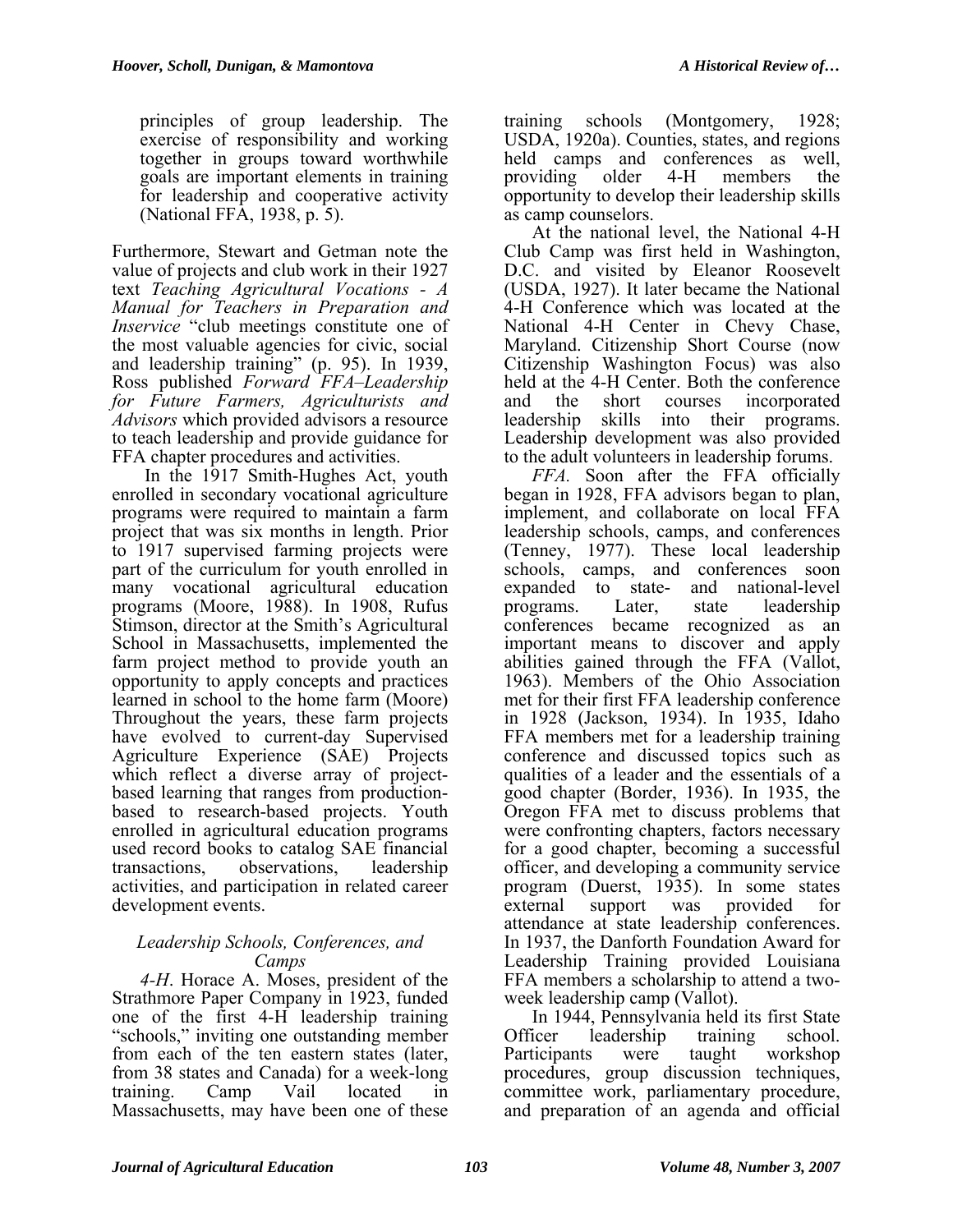reports (Knauer, 1950). These state officer schools lead to the development of area leadership training schools (Knauer). In 1959 the first national leadership training conference was held in Washington, D.C., with 250 state FFA officers in attendance. The success of the five-day conference led to an annual conference held in Washington, D.C. (Tenney, 1977).

Concurrently, many state associations began to include leadership components in their summer camp programs for chapter members and state officers. For example, the Couchdale FFA Camp was established in Arkansas in 1932 to give members educational practice in cooperative activities and leadership training (Smith, 1933). The Future Farmers of Kentucky included a leadership training component in their summer camp program in 1950. The purpose of the camp was for newly elected officers to receive training on public speaking and parliamentary procedure (Montgomery, 1950, as cited in Hoover, 1950).

*Leadership Related Competitive Events* 

*4-H*. Each 4-H project had a state or nationally recognized record book that provided opportunities to document leadership concepts learned as well as skills developed in the project area. Illustrated talks or demonstrations were also important competitive events at local, state, and national levels. At the national level, presidential trays were given to the top 4-H boy and girl in the areas of leadership, citizenship, and achievement (Wessel & Wessel, 1982). Leadership award pins were provided to each county, but recognition also went to individuals in the form of trips to competitions or conferences as a way to meet new people and participate in leadership building activities.

*FFA.* As early as 1938, participation in leadership-related events was an important component of the organization and advancement in the FFA membership degree hierarchy.

Achievement of the individual is made the basis for advancement from rank to rank in the Future Farmers of America…Class work of a high order,

developing a farming program, evidence of thrift, and a practical demonstration of leadership are some of the passports to the higher degrees of the organization (National FFA, 1938, p.4).

Leadership-related events in the early years of the FFA included debates, public speaking, community service, and membership on working committees (Wakefield, 1932). Soon the FFA began to capitalize on leadership-related events and developed contests (career development events) and activities that focused on leadership development and participation. For example, before 1950, leadership contests available to FFA members in Texas included public speaking, debates, news writing, farm demonstrations, and extemporaneous speaking (Hoover, 1950). In 1935, team competition in Virginia allowed chapters to deliver the FFA opening and closing ceremonies (Bryant, 2001). One of the earliest and most popular contests for FFA members was the public-speaking contest sponsored by the National FFA (Wakefield). The first national FFA public speaking contest occurred in 1930 at the third national convention and was broadcasted by CBS (Tenney, 1977).

The National Chapter Award Program recognizes excellence and completion of quality activities in a chapter's program of activities. This program allows members to work cooperatively reach chapter goals and secures recognition at the state and national level for their accomplishments (National FFA, 2000a). The first National Chapter Award program began in 1930 (Tenney, 1977). Evidence and demonstration of both group and individual leadership are needed for the successful planning and implementation of a chapter program of activities.

# *Degrees*

*4-H*. 4-H participation was determined by the years enrolled, rather than by degrees. Leadership projects, for the most part, could be repeated by the member if new ideas and skills were targeted. In Pennsylvania, Robert Lewis developed a 4-H Teen Agent project (c. 1970) that allowed youth to take on leadership roles with increased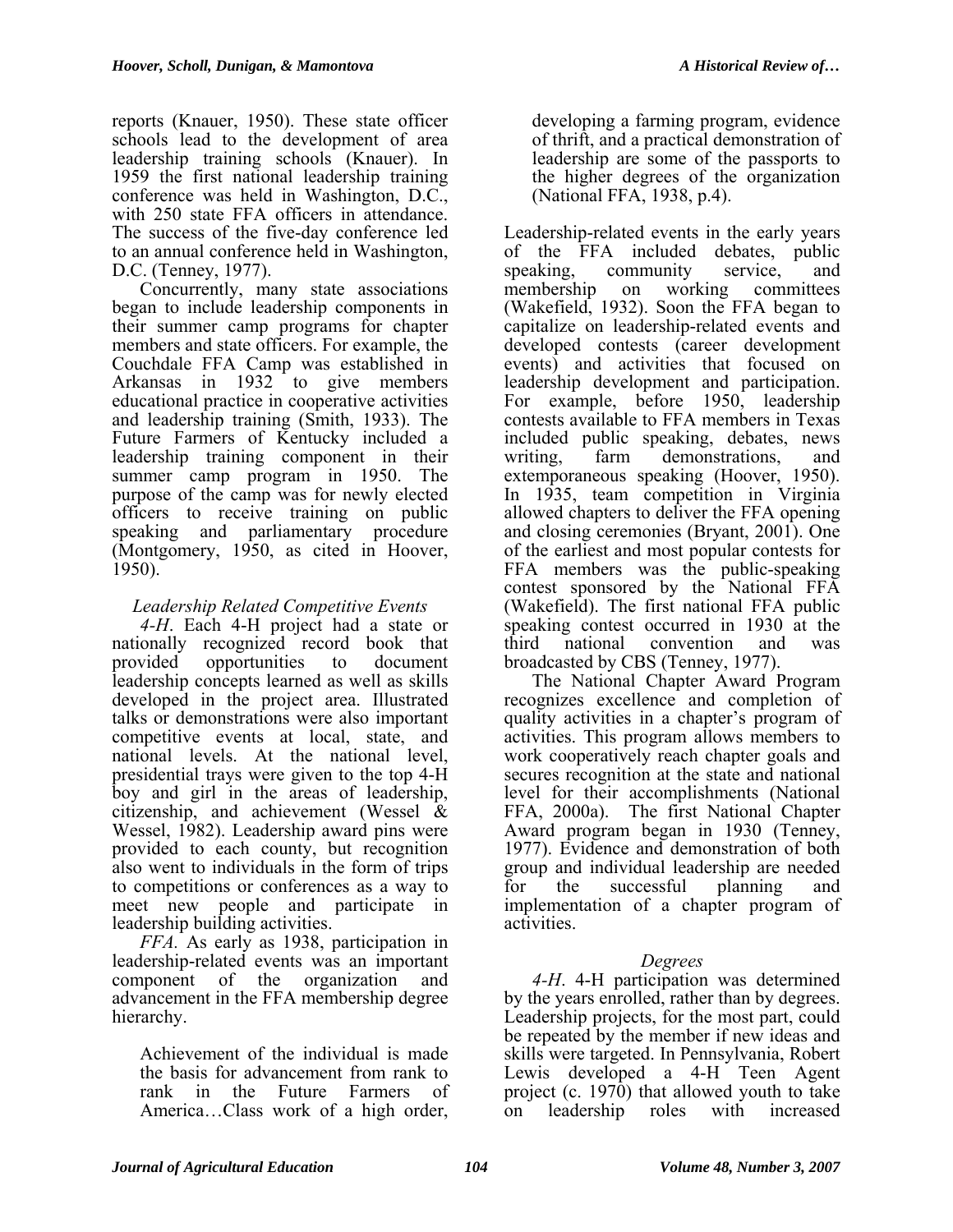responsibility, such as planning conferences. In the early 1960s 4-H youth were provided the opportunity to create self-determined projects (Fenn, 1964), which represented motivation and self-governance.

*FFA.* In 1926, Henry Groseclose established the following degrees for the Future Farmers of Virginia: Greenhand, Virginia Farmer, and the Virginia Planter. In 1929, the degree of State Farmer was added to the degrees of membership (Virginia FFA Association, n. d.). In 1933, the National FFA Organization adopted the following degrees of membership: Greenhand, Future Farmer, State Farmer, and American Farmer. The Future Farmer degree was changed to the Chapter Farmer degree at the 1942 National Convention (Bryant, 2001).

Specific leadership-based accomplishments have been historically required for advancement through the FFA degree hierarchy. For example, in 1938, FFA members who wished to apply for the Future Farmer degree must have led a fifteen minute group discussion (National FFA, 1938). Even today, FFA members must document evidence of leadership behaviors and skills to advance through the levels of FFA degrees (National FFA, 2001). According to Bible (1954),

The satisfaction of achievement and work well done, such as earning the State and American Farmer degrees, developing a working partnership on the farm, performing the duties of an officer on the local, federation, state, and national level, all have their effect in the growth, attitudes, and leadership development of the individual (p. 124).

# *Professional Development Resources*

*4-H*. Since the early days, nearly every state developed 4-H adult leader and junior leader manuals and record books. Some efforts were made to address leadership needs in project-specific content areas. Manuals were also developed for meeting management, for the development of the club officers, and to organize demonstrations and illustrated talks. Training materials were also provided for volunteer leaders and to professional extension youth agents at inservice

meetings. Many of these training materials were developed as slide sets and later as video tapes.

Numerous national magazines were published for members and leaders, including the *National Boys and Girls Club News* (1923-1936), *National 4-H Club News* (1936-1947), *National 4-H News* (1947- 1985), *4-H Leader: The national magazine for 4-H* (1985-1988), and the *4-H Digest*, published in the 1980s. States and counties published leader newsletters and, in some cases, state leader monographs and research summaries.

In most locations, radio was not an important communication tool for 4-H as in FFA, but as early as 1913 silent black-andwhite films were created by USDA to document 4-H activities and literature. Likewise, Hollywood films such as *Young America* (Twentieth Century-Fox, 1934), *Green Promise* (RKO Pictures, Inc., 1949), and *Tomboy and the Champ* (Universal Pictures, 1961)*,* modeled leadership roles and encouraged 4-H members to advance their project work. Television was also popular. Indiana's *Clover Power*, hosted by the now-famous David Letterman, was one example (Letterman, 2002). But, by far the most popular motion picture, *Mulligan Stew* (USDA, 1973), focused on the dynamics of a 4-H club that helped young people learn nutrition skills.

*FFA.* The increased emphasis and focus on leadership education and development resulted in a corresponding increase and in the creation of leadership curriculum and corresponding resources. As early as 1926 Virginia developed a publication for its FFV members called "Chapter Chats" (Virginia FFA Association, n. d.). On a national level, the delegates at the 1929 National FFA Convention recommended the development of an official manual and at the 1930 national convention, Henry Groseclose, the National FFA executive secretary, announced the release of the first FFA manual that would reflect changes in the structure and identify procedures used by the organization (National FFA, n. d.).

Delegates at the 1929 National FFA Convention also discussed the need for a magazine. However, due to lack of funding, the idea was ignored until 1945, when a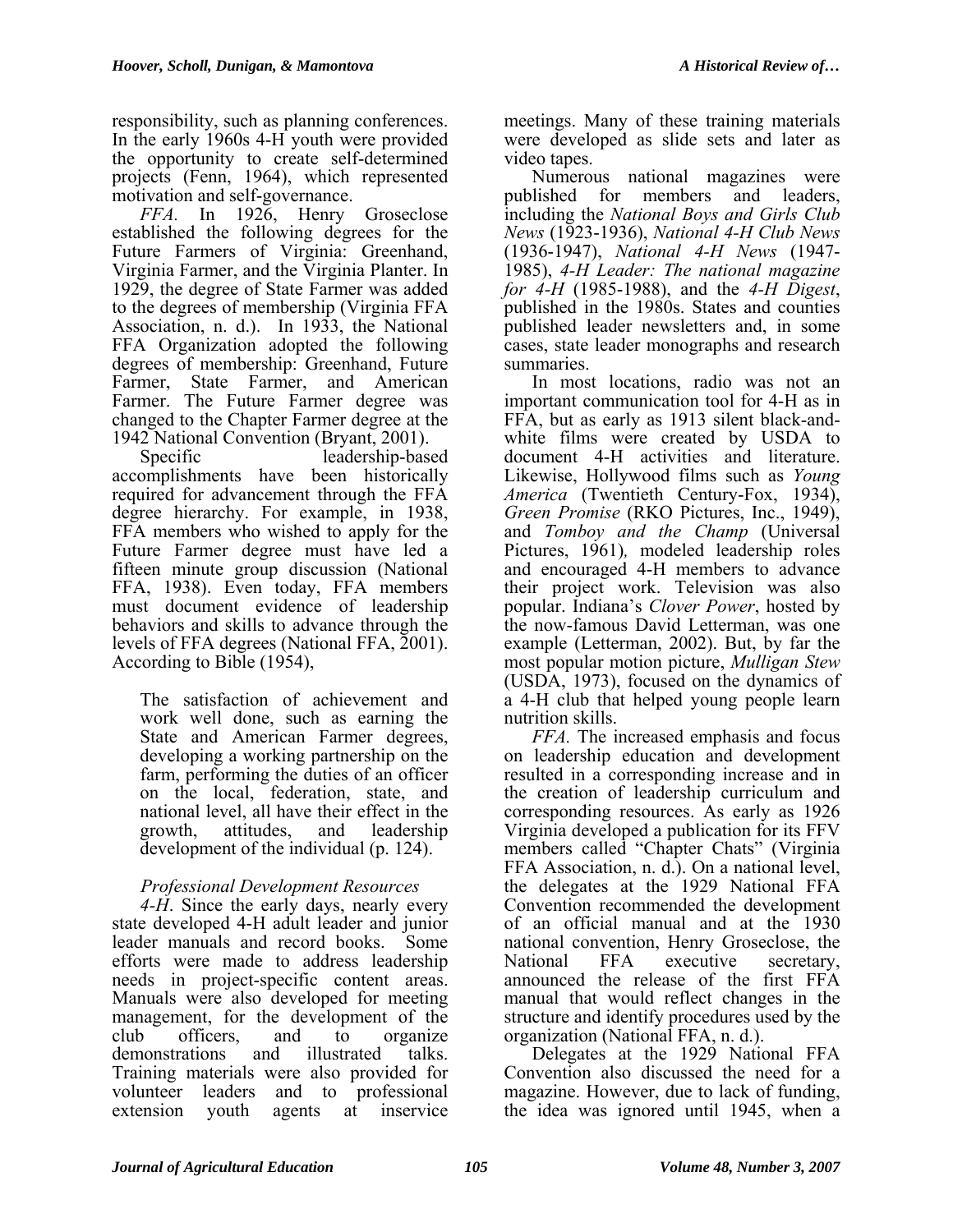brochure titled *FFA in Action* was distributed. This brochure served as the forerunner to the first national FFA magazine, *The National Future Farmer* (Tenney, 1977). *The National Future Farmer* was renamed *New Horizons* in 1989 (National FFA, 2001). The first advisor newsletter, *Between Issues,* was published in 1956 and was later renamed *FFA Advisors Making a Difference* in 1992 (National FFA, 2005).

The *Agricultural Education Magazine*, started in 1927, served not only as a resource for college professors and students, but as a resource for FFA advisors and members. Another form of communication was the use of the radio. On April 13, 1931, the first broadcast for the FFA was heard nationwide. Throughout the years of broadcasting, the radio programs provided evidence of the goals, projects, leadership based accomplishments, and membership characteristics of the organization (Hillison & Williams, 2001).

Wall's book *A More Effective FFA* (1960) was written for FFA members and their advisors to successfully carry out the duties and tasks of a local FFA chapter. He begins the text by discussing democracy, its presence, and importance to the FFA. Later Wall identifies two types of leadership: "formal, an elected or appointed position held by individuals who work and lead within formal groups" (p. 11) and "informal, a position bestowed upon a person by his fellows because of the respect they have for his ability and willingness to lead" (p. 12). In 1962, Bender and Taylor published *The FFA and You: Your Guide for Learning* for agricultural education students to help them maximize leadership, cooperation, and citizenship responsibilities available to them in the FFA (Bender & Taylor, 1974).

Additional leadership related resources available for agricultural educators and FFA members included the *FFA Advisors Handbook,* first published in 1975, and the *FFA Student Handbook,* first published in 1977 (National FFA, n. d.). Another resource was the 1969 book titled *Advisors Teaching Guide on FFA,* which highlighted the importance of the FFA in agricultural education, organizational and

operational procedures, and how to plan and conduct a chapter meeting, (National FFA, n. d.).

## *Research Studies about 4-H and FFA Development of Leadership and Content skills*

A review of the graduate research literature from the  $20<sup>th</sup>$  century reveals more than 1,600 state, national and graduate studies with findings relative to 4-H (Scholl, 2004) and 200 FFA (Scholl, 2005a). Some institutions may have chosen to house studies in their department's rather than placing them in college libraries, which may account for the limited studies found for FFA. 4-H studies emphasized junior leadership, discovering personal values and personality, and the development of lasting leadership characteristics. Comparisons were made among members choosing leadership roles and whether involvement in leadership activities was a factor in retaining membership.

The primary focus of FFA leadership research was to determine whether FFA members and officers continue to be leaders after high school and/or if they retained a social participation in their communities (Scholl, 2005a). Perception studies of members, teachers, and principals about FFA leadership development programs were also prevalent. Graduate students studied 4-H and FFA leadership development life skills, though the actual skills studied varied from study to study.

# **Conclusions/Implications**

 the opportunity to engage in leadership archives, the National FFA Center, National Many youth groups and clubs were formed in the early 1900s to provide youth development, secure knowledge and skills, and provide recognition and rewards for accomplishment. This study identified and reviewed historical development of leadership in the FFA and 4-H programs. Primary and secondary data sources were used to collect information from major landgrant libraries, departmental and Web-based 4-H Council, and National Agricultural Library.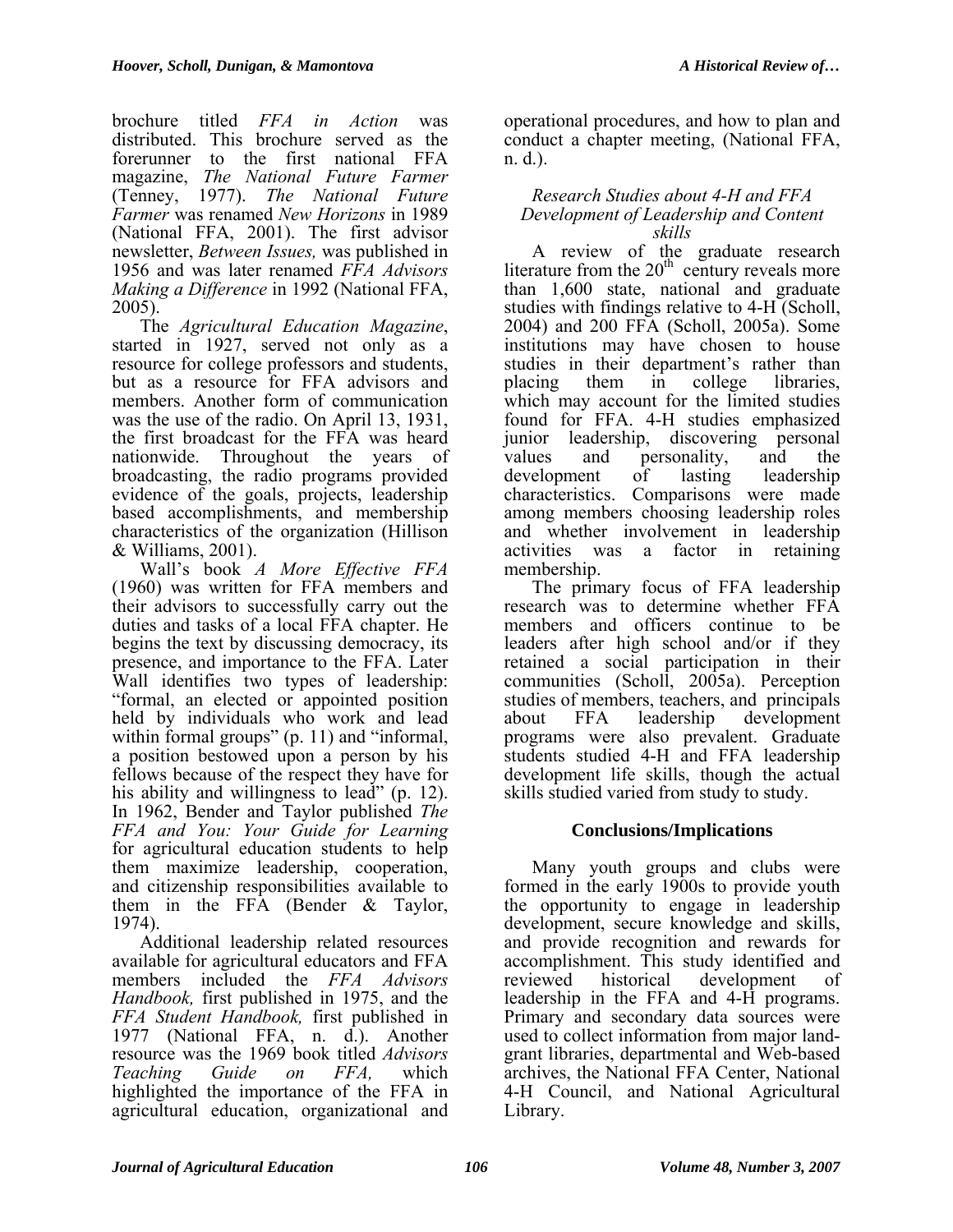Leadership development was evident within agricultural education clubs as early as 1927 (Stewart & Getman, 1927) and, according to other sources, many years earlier. FFA and 4-H members were encouraged to develop leadership skills and behaviors at the local and state levels through schools, camps, conferences, and competitive events. Leadership-related events and contests evolved into publicspeaking contest, debates, extemporaneous speaking, and farm/home demonstrations. Participation in various programs and events were also acknowledged through attainment of degrees and awards. In reviewing the evidence gathered for this study it is important to note the differences in the programs related to their orientation (nonformal vs. formal education). As initially organized and developed, 4-H and FFA shared more similarities than differences as related to the personal growth and leadership development of young people. To date, both youth organizations are still providing subject matter and opportunities in life skill and leadership development to meet the needs of the twenty-first century.

Leadership-based resources and materials for FFA members and advisors and 4-H leaders and members may not have been as widely accessible as they are today, but the organizations were not without resources. Leadership-based resources included the official manuals and handbooks, project books, state and national magazines, resource guides, textbooks, radio, television, and motion pictures.

Currently, National FFA is using two principles to drive leadership-based programming and revise existing programs. One is the developmental continuum of "awareness, interaction, and mastery" to measure student learning and success (National FFA, 2006; Van Linden & Fertman, 1998) which expands and is grounded in the FFA mission statement of "premier leadership, personal growth, and career success" (National FFA, 2000b, p. 24). The other leadership principle adopted by National FFA is the recognition that students move along a developmental continuum as they as mature and develop leadership skills. This principle has a strong experiential learning base and is based on leadership development of adolescents (Chickering, 1983; van Linden & Fertman).

National 4-H continues to develop leadership skills among young people and volunteer leaders through projects and activities at the county, state, and national levels. For example, the Special Training in Spectacular Tradition (SPECTRA) Leadership Program challenges Texas young people to "keep their feet on the ground, while reaching for the stars" (Newberry, Couch, Howard & Boleman, 2001, p.67). Youth continue to go to Club Congress, Washington Focus and many other state and national conferences. Volunteers have leader forums and extension educators belong to the National Association of Extension 4-H Agents (NAE4-HA). Research continues on the best methods of conducting leadership training in both programs.

This paper sought to review the leadership contributions of FFA and 4-H as youth development organizations. Aspects of leadership development and training were implemented and refined over many years, though specific activities, resources, venues, and events may have varied for youth in the two organizations. Educators, youth practitioners, and legislators need to continue to recognize the "value-added" leadership aspect as well as the cognitive and psychomotor skills gained through enrollment in youth organizations.

# **References**

Beardshear, W. (1904). The three H's in education. In W. Beardshear. *A boy again and other prose poems*. Cedar Rapids, IA: Republican Printing.

Bender, R. & Taylor, R. (1974). *The FFA and you: Your guide to learning* (2nd edition). Danville, IL: Interstate Printers & Publishers.

Benson, O. & Warren, G. (1920). Organization *and results of boys' and girls' club work, 1918*. Washington, D.C.: U.S. Department of Agriculture.

Bible, B. (1954, December). Rural Leadership Looks to the FFA. *The*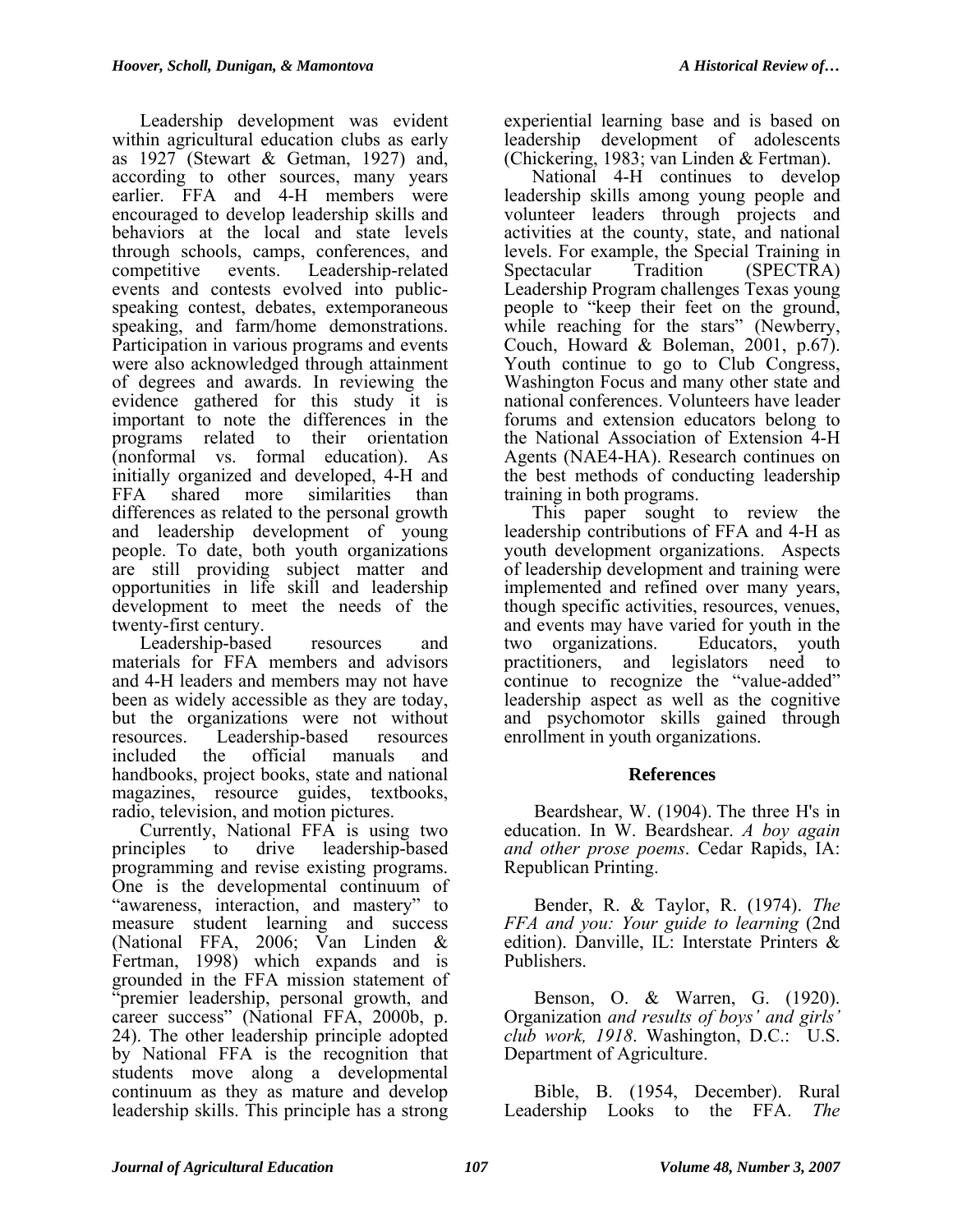*Agricultural Education Magazine*, *27*(6). 124.

Border, J. (1936, March). Leadership training for future farmers. *The Agricultural Education Magazine*, *8*(9), 134-138.

Bryant, B. (2001). *History of the Virginia FFA association*. Unpublished master's thesis, Virginia Polytechnic Institute and State University, Blacksburg.

Chickering, A. (1983). *Education and identity*. San Francisco: Jossey-Bass.

Credle, F. (1922). *A suggested plan for cooperative organization work among farm boys and girls*. Unpublished master's thesis, Virginia Polytechnic University.

Duerst, E. (1935). State leadership conferences. *The Agricultural Education Magazine*. *7*(10). 158.

Fenn, G. (1964). Working *with young people in self-determined projects*. Burlington, VT: University of Vermont.

Forbush, W. (1909). Boys' *clubs*. An address before the conference on child welfare at Clark University, Worcester, July 1909.

Fraenkel, J. & Wallen, N. (1999). *How to design and evaluate research in education*. New York: McGraw-Hill.

Frysinger, G. (1931). *Local leadership in cooperative extension work*. Paper read before the National Conference on Parent Education, called by the U.S. Commissioner of Education, at Hot Springs Arkansas, May 1, 1931.

Graham, A. (1902-1952). *Papers*  (archival). Columbus, OH: Ohio State University.

Hammonds, B. (1950). *Teaching agriculture*. New York: McGraw-Hill.

Hillison, J. & Williams, S. (2001). When FFA was king of the radio airwaves. *Journal of Agricultural Education*. *42*(2). 11-17.

Hoover, H. (1950). *Analysis of FFA leadership.* Unpublished master's thesis, Texas Tech College, Lubbock, TX.

Jackson, L. (1934). Ohio FFA leadership conference. *The Agricultural Education Magazine*. *6*(11). 172.

Knapp, S. (1904). *The work of the community demonstration farm at Terrell, Texas*. Washington, DC: U.S. Department of Agriculture.

Knauer, D. (1950). *A recommended procedure for Future Farmers of America leadership training programs in Pennsylvania*. Unpublished master's thesis, Pennsylvania State University, University Park.

Letterman*,* D. (2002). *Indianapolis born comedian, talk show host*. Retrieved on May 17, 2006, from http://www2.indystar.com/library/factfiles/ people/l/letterman\_david/letterman.html.

Lewis, R. (c. 1970). *4-H teen agent*. University Park, PA: Pennsylvania State University.

Montgomery, C. (1928). Rural leadership: With special reference to leadership problems in boys' and girls' 4-H club work. Unpublished master's thesis, Virginia Polytechnic Institute, Blacksburg, VA.

Moore, G. (1988). The forgotten leader in agricultural education: Rufus Stimson. *J. AATEA*. *29*(3). 50-58.

National Education Association. (1858- 1925). *Journal of Proceedings and Addresses of the 41st Annual Meeting (1902*). Minneapolis, MN: The Association.

National 4-H. (2004). *4-H centennialhistory*. Retrieved November 8, 2004, from http://www.4hcentennial.org/history/categor y.asp?catid=25.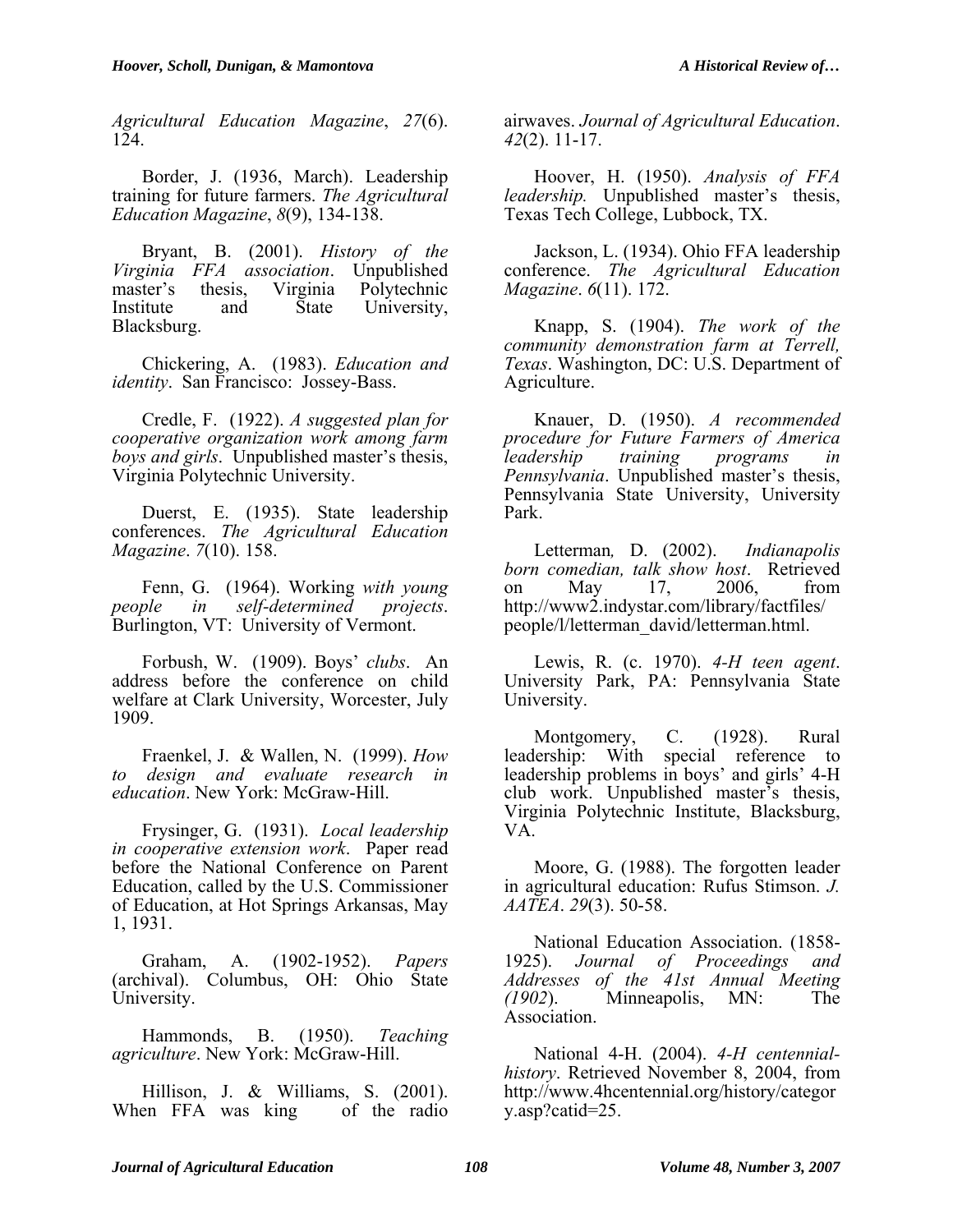National FFA. (1938). *Revised manual for future farmers of america*. Baltimore, MD: French-Bray.

National FFA. (2000a). *Advisor's guide to the FFA student handbook*. Indianapolis, IN: Author.

National FFA. (2000b). *FFA Student manual*. Indianapolis, IN: Author.

National FFA. (2001). *Official FFA manual*. Indianapolis, IN: Author.

National FFA. (2005). *History of FFA*. Retrieved August 18, 2005, from http://www.ffa.org/about\_ffa/html/ffa\_histor y.htm.

National FFA. (2006, May). *LifeKnowledge at-work newsletter*. Retrieved June 23, 2006 from http://www. ffa.org/ageducators/lifeknowledge/newslette r/lk\_newsletter\_0605.html

National FFA (n. d). *Special collections 1916-2000*. Retrieved May 6, 2002, from IUPUI University Library, Indianapolis, IN. www.ulib.iupui.edu/special/ffa/ mss035.html.

Newberry, C., Couch, M., Howard, J., & Boleman, C. (2001). Evaluation of SPECTRA 2000, an annual program in Texas 4 -H. In Couch, M, Howard, J. & Boleman, C*. Texas 4-H Research Review (2000-01)*. Texas Agricultural Extension Service. College Station, TX.

Ross, W. (1939). *Forward FFA – leadership for future farmers, agriculturists and advisors*. Baltimore, MD: French-Bray.

RKO Pictures, Inc. (1949). *Green promise* (released as *Raging Waters* in the United Kingdom and *Verdes Horizontes* in Mexico), 100 minutes.

Scholl, J. (2004). *Making the best better: Sixteen hundred 4-H graduate studies*. University Park, PA: Pennsylvania State University.

Scholl, J. (2005a). *FFA graduate studies*: Unpublished bibliography. University Park, PA: Pennsylvania State University.

Scholl, J. (2005b). *4-H and FFA fiction*: Unpublished bibliography. University Park, PA: Pennsylvania State University.

Schutt, R. (2001). *Investigating the social world. The process and practice of research* (3rd ed.). Thousand Oaks, CA: Pine Forge Press.

Shambaugh, J. (1911). *The corn lady: The story of a country teacher's work*. New Haven, CT: Microform, Reel 855(6990).

Shinn, E. (1928). *Objectives in a program of rural life*. Washington, D.C.: U.S. Department of Agriculture.

Smith, R. B. (1933). Couchdale FFA camp and its functions. *The Agricultural Education Magazine*. *6*(3), 46-47.

Stewart, R. & Getman, A. (1927). *Teaching agricultural vocations – A manual for teachers and preparation and in service.* New York, NY: John Wiley & Sons.

Tenney, A. (1977). *The FFA at 50*. Indianapolis, IN: National FFA.

Twentieth Century-Fox. (1934). *Young America*, 73 minutes.

Universal Pictures (1961). *Tomboy and the champ*, 92 minutes.

USDA (1913). *Helping the farmer of tomorrow*. College Park, MD: Archives II, 33(19), 3 min.

USDA (1920a). *Club champions at Camp Vail*. College Park, MD: Archives II, 33(44), 12 min.

USDA (1920b). *Cured by canning*. College Park, MD: Archives II, 33(28), 26 min.